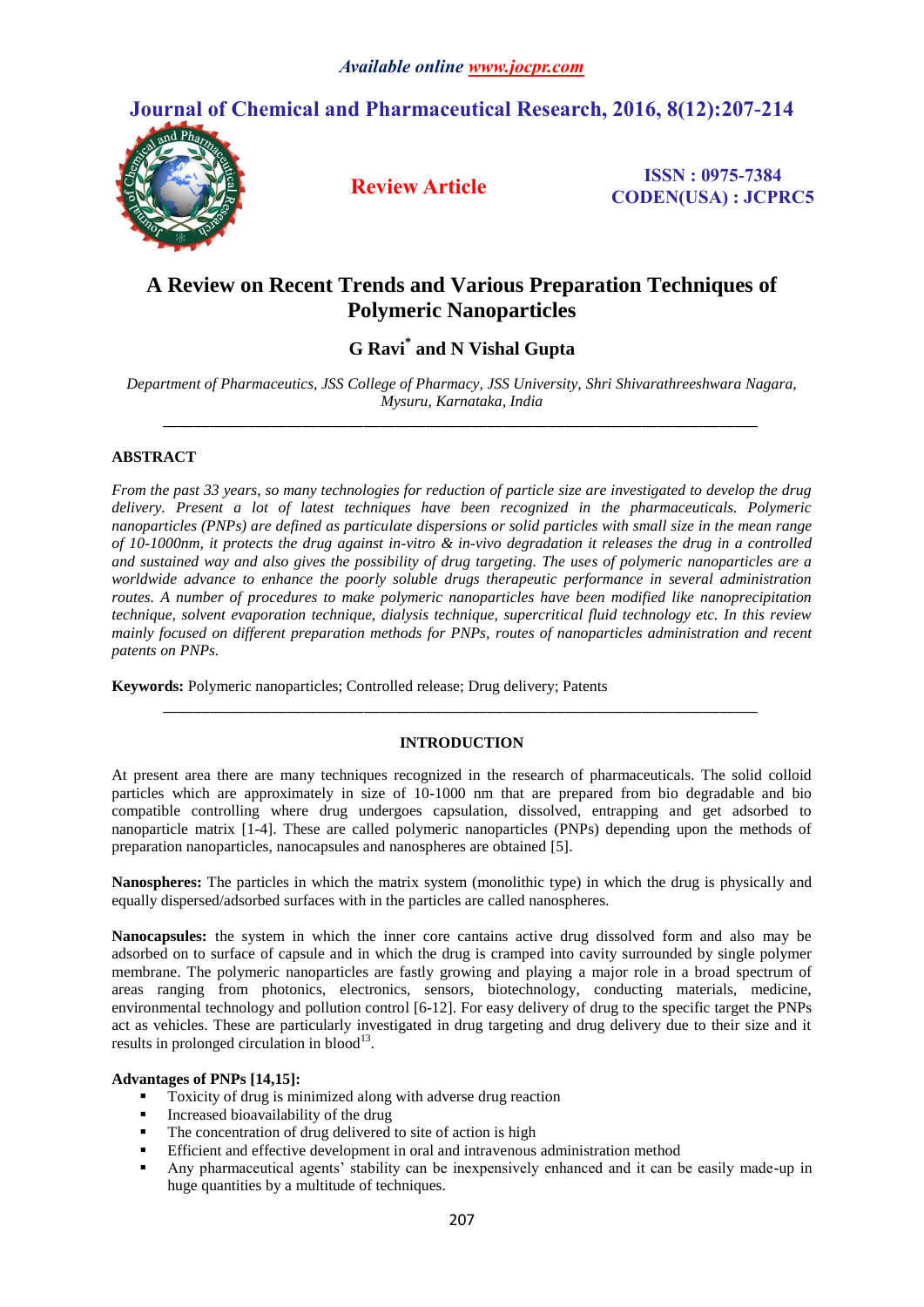

**Figure: 1 Difference between Nanocpasule and nanosphere**

#### **Limitations**

Due to their small size and large surface area the use of nanoparticles have some limitations

- The use of nanoparticles in dry and liquid form is not easy due to particle aggregation
- The lesser particle size results outcome in partial loading of drug and explodes release. These experimental harms have been sorted out previous to nanoparticles can be used clinically or commercially available [16].

#### **Polymers used in Nanoparticle preparation**

The polymers that are used in preparation of nanoparticles should be compatible with body.

#### **Natural polymers:**

The frequently used natural polymers in PNPs preparations are [17-19].

- Gelatin
- Chitosan<br>• Albumin
- $\blacksquare$  Albumin
- Sodium alginate

#### **There are many synthetic polymers that are used in PNPs preparation like [20-23]:**

- Polylactides(PLA)
- Polyglycolides(PGA)
- Poly(lactide co-glycolides) (PLGA)
- Polyanhydrides
- Poly methyl methacrylate
- Poly vinyl alcohol
- Poly acrylic acid
- Poly acrylamide
- Poly ethylene glycol
- Poly methacrylic acid

#### **Table 1: Advantages and disadvantages of Natural and synthetic polymers [24]**

| <b>Polymers</b><br><b>Natural Polymers</b> |                                                                                | <b>Synthetic Polymers</b>                              |  |
|--------------------------------------------|--------------------------------------------------------------------------------|--------------------------------------------------------|--|
|                                            | Easily available                                                               |                                                        |  |
| <b>Advantages</b>                          | Biocompatibility                                                               |                                                        |  |
|                                            | <b>Biocompatibility</b><br>Biodegradable                                       |                                                        |  |
|                                            | Less toxic                                                                     |                                                        |  |
| <b>Disadvantages</b>                       | High degree of variability in natural materials<br>derived from animal sources | Toxic                                                  |  |
|                                            | Structurally more complex                                                      | Non degrable                                           |  |
|                                            | Extraction process very complicated and high cost                              | Synthetic process is very complicated<br>and high cost |  |

#### **Ideal polymeric carrier characteristics for nanoparticles:**

- $\overline{\text{Water-soluble}}$
- Easy to synthesize and characterize
- Non-toxic
- $\blacksquare$  Inexpensive
- **Biodegradable**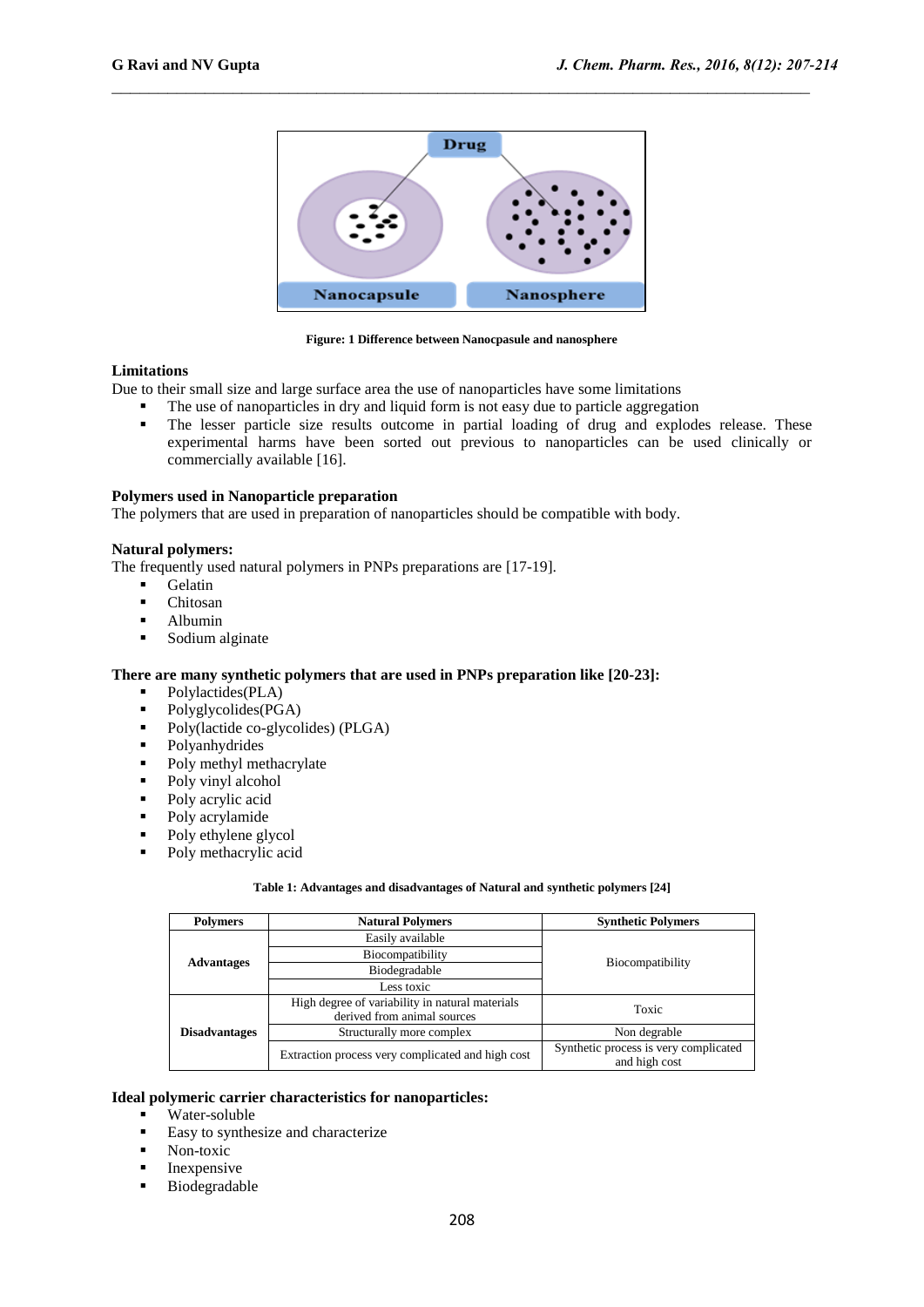- **Biocompatible**
- Non-immunogenic

## **Drug release mechanism [25]**

The delivery of drug at tissues by polymeric drug carriers is usually by three physic-chemical mechanisms

**Diffusion:** The polymeric nanoparticles swell by hydration which results in release of drug through diffusion.

 $\_$  , and the contribution of the contribution of  $\mathcal{L}_\mathcal{A}$  , and the contribution of  $\mathcal{L}_\mathcal{A}$ 

**Enzymatic drug reaction:** Due to the enzymatic reaction the drug gets released at delivery site and releasing the drug from entrapped inside core.

**Drug dissociation:** In this mechanism the drug dissociation from the polymer and its release/ de-adsorption from the swelled PNPs.

#### **Nanoparticles Preparation techniques**

- Nanoprecipitation
- Solvent evaporation
- **Emulsification/solvent diffusion**
- **Dialysis**
- **Salting out**
- Supercritical fluid technology



**Figure 2: Different nanoparticles preparation method**

#### **Nanoprecipitation [26]**

The process requires two miscible solvents. Preferably, both the drug and polymer should be dissolved in one solvent but not in the non-solvent (second system). When polymer solution is added to second system, the nanoprecipitation technique occurs by fast desolvation of polymer. The formulation of nanoparticles is immediate and the whole process is done in only one step. The process of nanoprecipitation technique diagram is shown in figure 3 below.



**Figure 3: Schematic representation of the nanoprecipitation technique**

**Solvent evaporation technique [27]**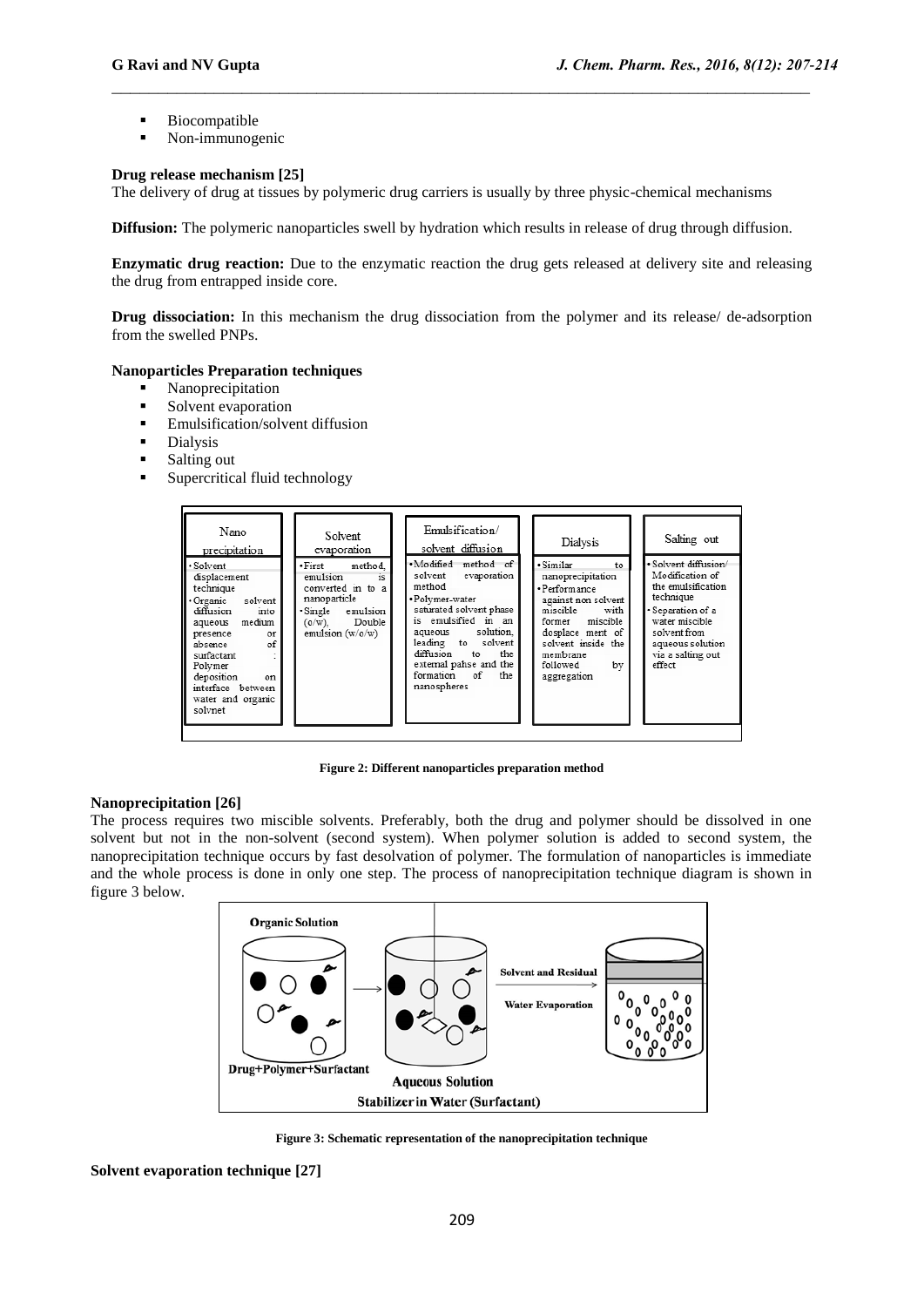For dissolving the polymer and hydrophobic drug the organic solvents such as ethyl acetate, chloroform and dichloromethane are used. The drug dispersed in polymer solution after that emulsified in an aqueous solution it contains an emulsifying agent or surfactant to produce oil in water emulsion. Following the formation of stable emulsion keep it for evaporation to remove organic solvent is done either by stirring or by evaporator. For the preparation of small uniform size particle size, the ultrasonicator or high speed homogenizer may be needed. The process of solvent evaporation technique diagram is shown in figure 4.

 $\_$  , and the contribution of the contribution of  $\mathcal{L}_\mathcal{A}$  , and the contribution of  $\mathcal{L}_\mathcal{A}$ 



**Figure 4: Schematic representation of the Solvent evaporation technique**

## **Spontaneous emulsification/solvent diffusion technique [28]**

This is modified technique of solvent evaporation technique. In this technique, a little quantity of water immiscible organic solvents along with water miscible solvent is used as an oil phase. Due to diffusion of immiscible solvents an interfacial turbulence is generated between the two phases leading to produce small size particles. As the water miscible solvent concentration is enhances, the reduction in particle size can be achieved. Both solvent diffusion and solvent evaporation techniques can be used for hydrophilic or hydrophobic drugs. For hydrophilic drugs, a several w/o/w emulsion needs to be produced with dissolving of the drug in the internal aqueous phase.

#### **Dialysis technique [29-37]**

Dialysis technique gives a simple and efficient technique for the little, narrow-distributed PNPs preparation. In this technique polymer is dissolved in an organic solvent and positioned it inside a dialysis tube with suitable molecular weight cut off. Dialysis is performed against a non-solvent miscible with the previous miscible. The dislocation of the solvent inside the membrane is followed by the progressive aggregation of polymer due to a loss of solubility and the formation of nanoparticles homogeneous suspensions. At present the mechanism of PNPs formation by dialysis technique is not completely understood. It is thought that it may be based on a mechanism related to that of nanoprecipitation. A number of copolymer and polymer nanoparticles were obtained by this method. Poly (benzyl-l-glutamate)-b-poly (ethylene oxide), Poly (lactide)-b-poly (ethylene oxide) nanoparticles were prepared using DMF (di methyl formalide) as the solvent. The solvent is used in the polymer solution preparation it affects the distribution of particle size and morphology of the nanoparticles. A new osmosis based technique for the PNPs preparation. This is based on the utilization of a physical barrier, especially the dialysis membrane allows the passive transportation of solvents to slowly, the solution which contains polymer is mixing with a non-solvent and the dialysis membrane contains polymer solution. The process of dialysis technique diagram is shown in figure 5 below.

#### **Salting - out technique [38]**

In salting - out technique the acetone is chooses as water-miscible organic solvent for the reason that it is a pharmaceutical acceptance with observe to toxicity. In this technique the water soluble polyvinyl alcohol (PVA) adding in a salt solution which is highly concentrated in distilled water (aqueous phase) and the polymer solution in solvent acetone solution (organic phase). Even though acetone is miscible with distilled water in every ratio, the high salt concentration of the aqueous phase prevents mixing. After emulsification process, the addition of distilled water in an adequate quantity causes acetone to diffuse into the aqueous phase, resulting in forming of nanoparticles. The process of salting-out technique diagram is shown in figure 6 below.

#### **Supercritical fluid technology**

This technique is environmentally safer and useful technique for the PNPs production has aggravated research work on the efficacy of supercritical fluids as high environmental responsive solvents, to generate PNPs potentially with more cleanliness and without any organic solvent trace. Supercritical fluid and dense gas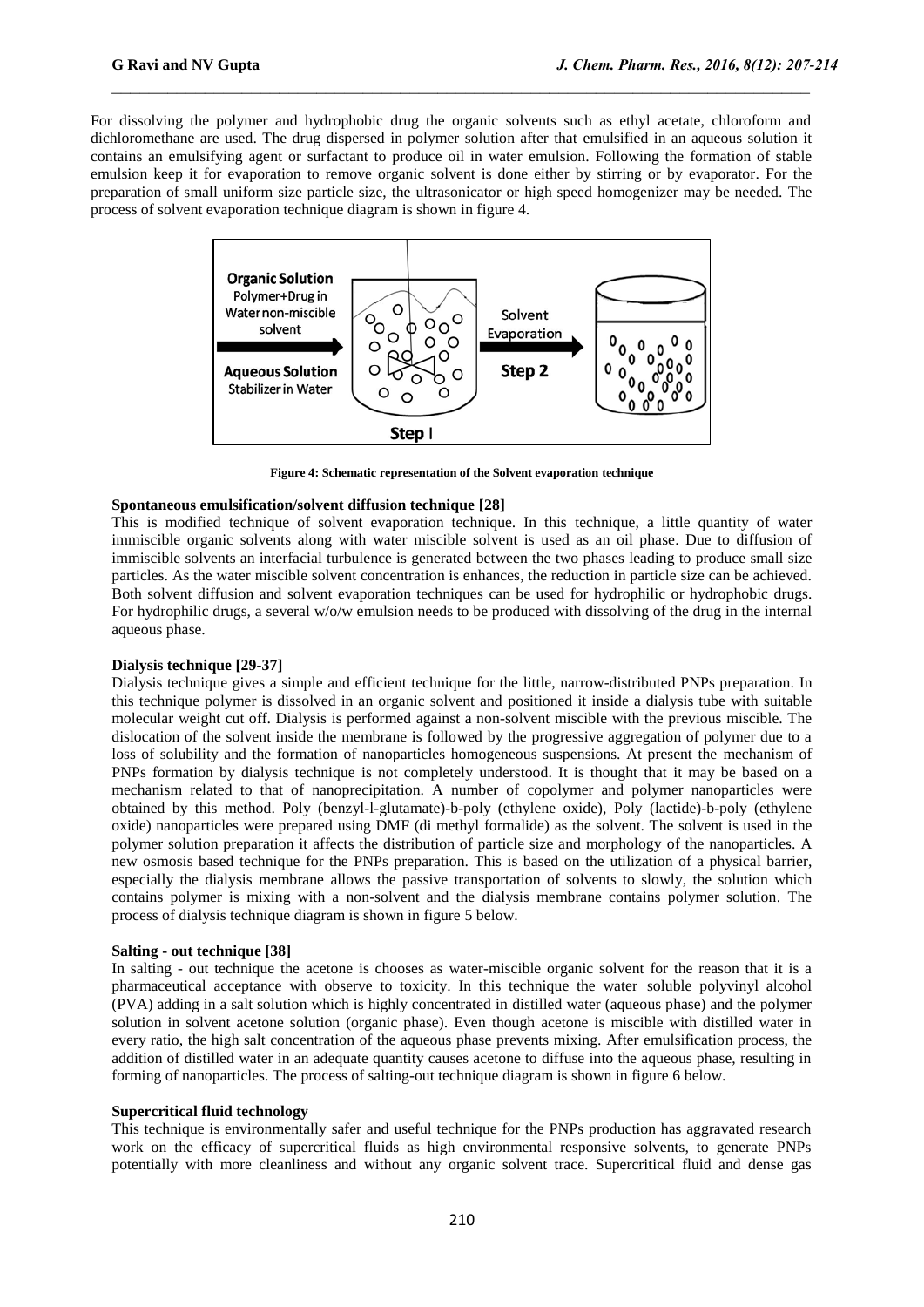techniques both are expected to provide attractive and successful techniques to produce particles and to avoid the popular drawbacks of the conventional techniques.

 $\_$  , and the contribution of the contribution of  $\mathcal{L}_\mathcal{A}$  , and the contribution of  $\mathcal{L}_\mathcal{A}$ 



**Figure 5: Dialysis technique**



**Figure 6: Salting - out technique**

Majorly 2 techniques have been developed for the nanoparticles formation by using supercritical fluids:

- Rapid expansion of supercritical solution into liquid solvent (RESOLV).
- Rapid expansion of supercritical solution (RESS)

## **Rapid expansion of supercritical solution into liquid solvent (RESOLV):**

- This method is easy to produce nanoparticles, but important modification to RESS (Rapid expansion of supercritical solution) involves growth of the supercritical solution into a liquid solvent instead of ambient air, named as RESOLV.
- The poly (heptadecafluorodecyl acrylate) nanoparticles having a size of  $\lt$  50 nm preparation was proposed by Meziani. Although in the formation of polymeric nanoparticles organic solvents are not used in RESS method, the most important compounds gained with proposed method are micro in size rather than nanoparticles that is the major demerit of RESS technique.
- To overcome this demerit, a latest supercritical fluid technology known as RESOLV technique has been developed.

In RESOLV technique the liquid solvent actually inhibits the development of particles in the growth jet, thereby develop it possible to obtain primarily nanosized particles. The process of Rapid expansion of supercritical solution into liquid solvent technique (RESOLV) is shown in figure 7 below.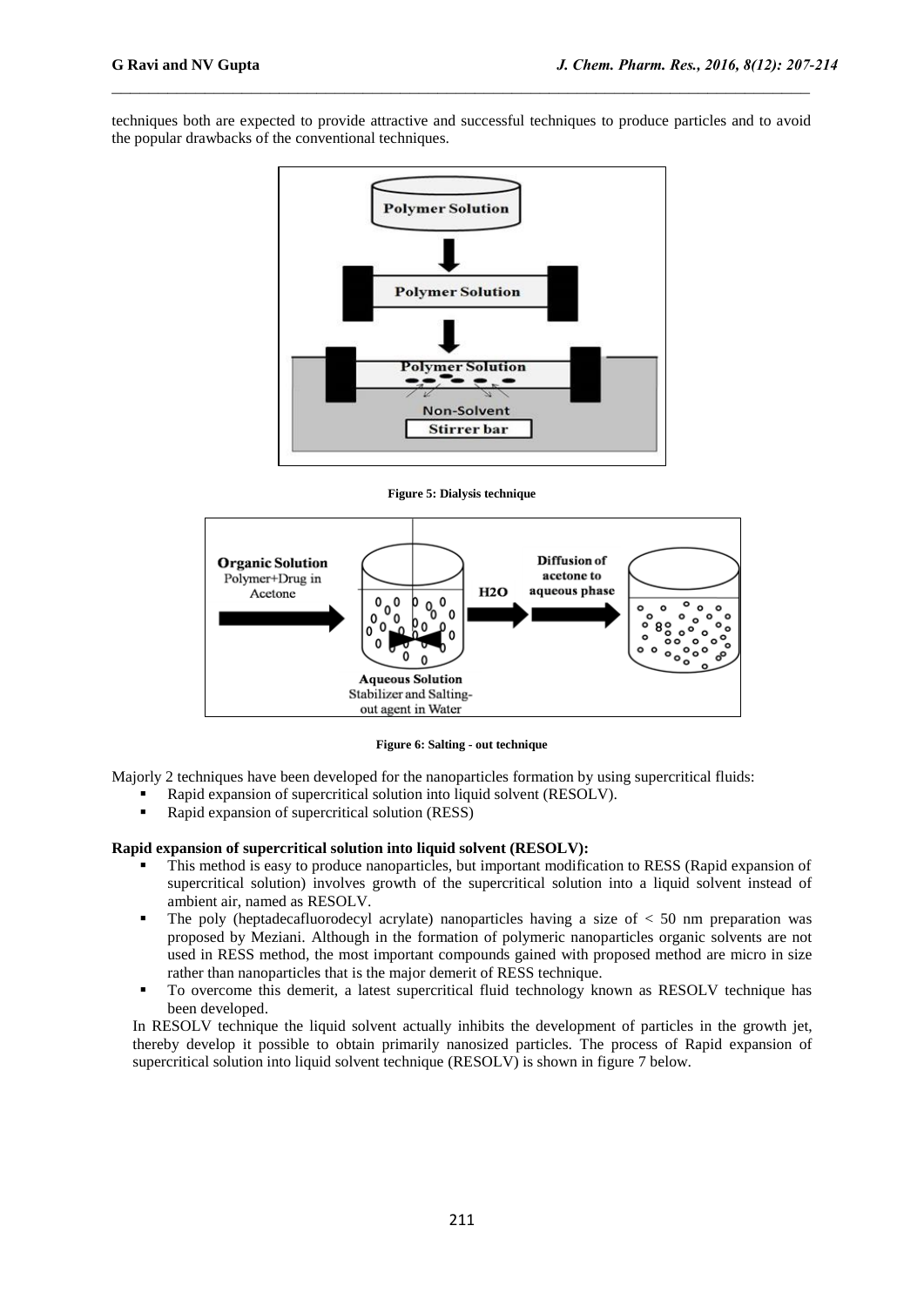

**Figure 7: Rapid expansion of supercritical solution into liquid solvent technique**

#### **Rapid expansion of supercritical solution (RESS):**

- In this conventional RESS technique, in a supercritical fluid the solute is dissolved primarily to produce a solution, then the rapid expansion of the solution across a capillary nozzle into ambient air.
- The great saturation escorted by the rapid pressure decrease in the expansion, and the outcome is homogenous nucleation and thus, the well-dispersed particles are formed.
- The obtained outcome from experiments of various model solutes for the RESS development it indicates that particles having both nano and micro sizes are there in the expansion jet.
- In the PNPs production till now a small no of studies were conducted by using RESS. From the rapid expansion of CO2 solution, the poly (perfluoropolyetherdiamide) were produced
- The RESS experimental equipments consist of three main units: i) high pressure stainless steel mixing cell, ii) syringe pump and finally iii) preexpansion unit.
- A polymer solution in CO2 is prepared at established temperature. Before the solution leaves the nozzle, using syringe pump, it is pumped to the pre-expansion unit and isobarically it is heated to the pre-expansion temperature.
- The supercritical solution is now permitted to expand through the nozzle, at ambient pressure. The concentration and degree of saturation of the polymer have a considerable effect on the particle size and morphology of the particles for RESS. The process of Rapid expansion of supercritical solution technique diagram (RESS) is shown in figure 8 below.



**Figure 8: Rapid expansion of supercritical solution technique**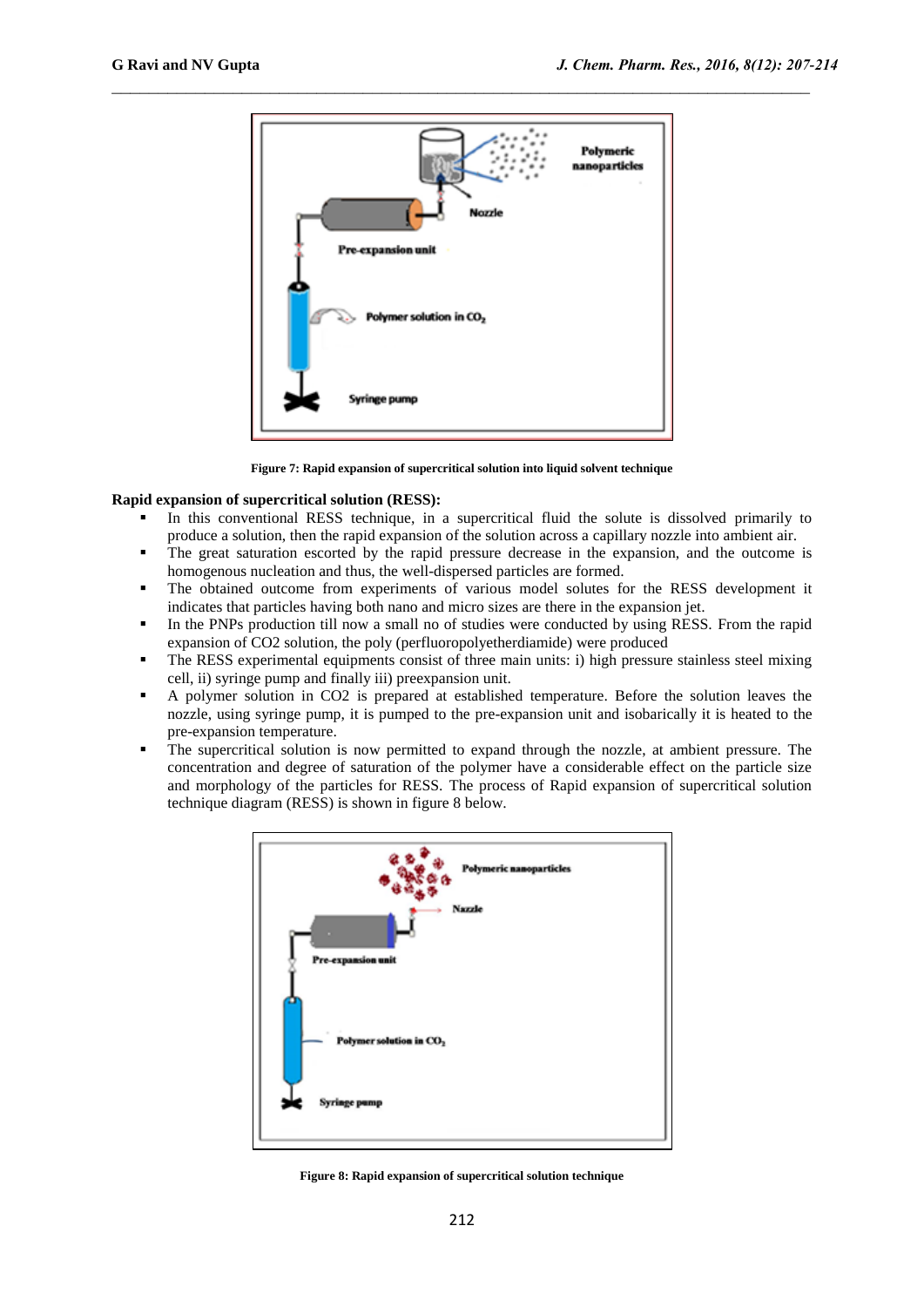#### **Physicochemical characteristics of nanoparticles**

The physicochemical characterisation of nanoparticles are tabulated

## **Drug loading:**

Nanoparticulate system drug loading can be prepared by two various techniques:

- **Incubation technique**
- Incorporation technique

**Incubation technique:** Adsorbing the drug after the nanoparticles production by incubating the carrier with the drug solution.

 $\_$  , and the contribution of the contribution of  $\mathcal{L}_\mathcal{A}$  , and the contribution of  $\mathcal{L}_\mathcal{A}$ 

**Incorporation technique:** Incorporating at the time of nanoparticles production.

#### **Both incubation & incorporation methods result in:**

- Drug chemical bonding in the polymer solution.
- The drug surface adsorption.
- The drug solid dispersion in the polymers.
- The drug solid solution in the polymers.

In this technique the drug is permanently fixed into the matrix and adsorbed onto the surface. Different loading procedures have been promoted to enhance the effectiveness of loading, that is highly depends upon the production techniques more over the polymer and drug physiochemical properties. During the time of particles production the greatest loading can be reached by drug incorporating, however it might be get over-elaborated by method guidelines such as production techniques and bearing of excipients etc.

## **Table 2: Physicochemical methods for nanoparticles characterization [14]**

| S.No           | <b>Parameters</b>        | <b>Method</b>                                   |  |
|----------------|--------------------------|-------------------------------------------------|--|
| 1              |                          | Fraunhofer diffraction                          |  |
|                |                          | Freeze-fracture electron microscopy             |  |
|                | Particle size            | Photon-correlation spectroscopy                 |  |
|                |                          | Scanned probed microscope                       |  |
|                |                          | Scanning electron microscopy (SEM)              |  |
|                |                          | Transmission electron microscopy (TEM)          |  |
| $\overline{2}$ | Molecular weight         | Gel chromatography                              |  |
| 3              | Density                  | Helium compression pycnometry                   |  |
| 4              | Crystallinity            | Differential scanning calorimetry (DSC)         |  |
|                |                          | X-ray diffraction (XRD)                         |  |
| 5              | Surface charge           | Zeta potential measurement                      |  |
|                |                          | Electrophoresis                                 |  |
|                |                          | Laser droplet anemometry                        |  |
|                |                          | Amplitude-weighed phase structure determination |  |
|                | Hydrophobicity           | Hydrophobic interaction chromatography          |  |
| 6              |                          | Contact angle measurement                       |  |
|                |                          | Rose Bengal binding                             |  |
| 7              | Surface properties       | Static secondary-ion mass spectroscopy          |  |
|                |                          | X-ray photon spectroscopy                       |  |
| 8              | Surface element analysis | Molecular magnetic resonance                    |  |
|                |                          | Fourier transform infrared spectroscopy (FTIR)  |  |

#### **Routes of nanoparticles administration**

The major routes of nanoparticles administration are

- Ophthalmic applicaion,
- Intramuscular or subcutaneous injection,
- **Intravenous injection.**
- **•** Oral administration.

#### **Ophthalmic application**

Usually the studies on rabbit's shows that polyhexyl cyanoacrylate nanoparticles are eliminated with half-life of 15-20 min. while aqueous eye drops having 1-3 min. half-life. But little quantity of poly-cyanoacrylate nanoparticles adheres to cornea nicitating membrane of rabbits and penetrate into 2 layers of cells [39].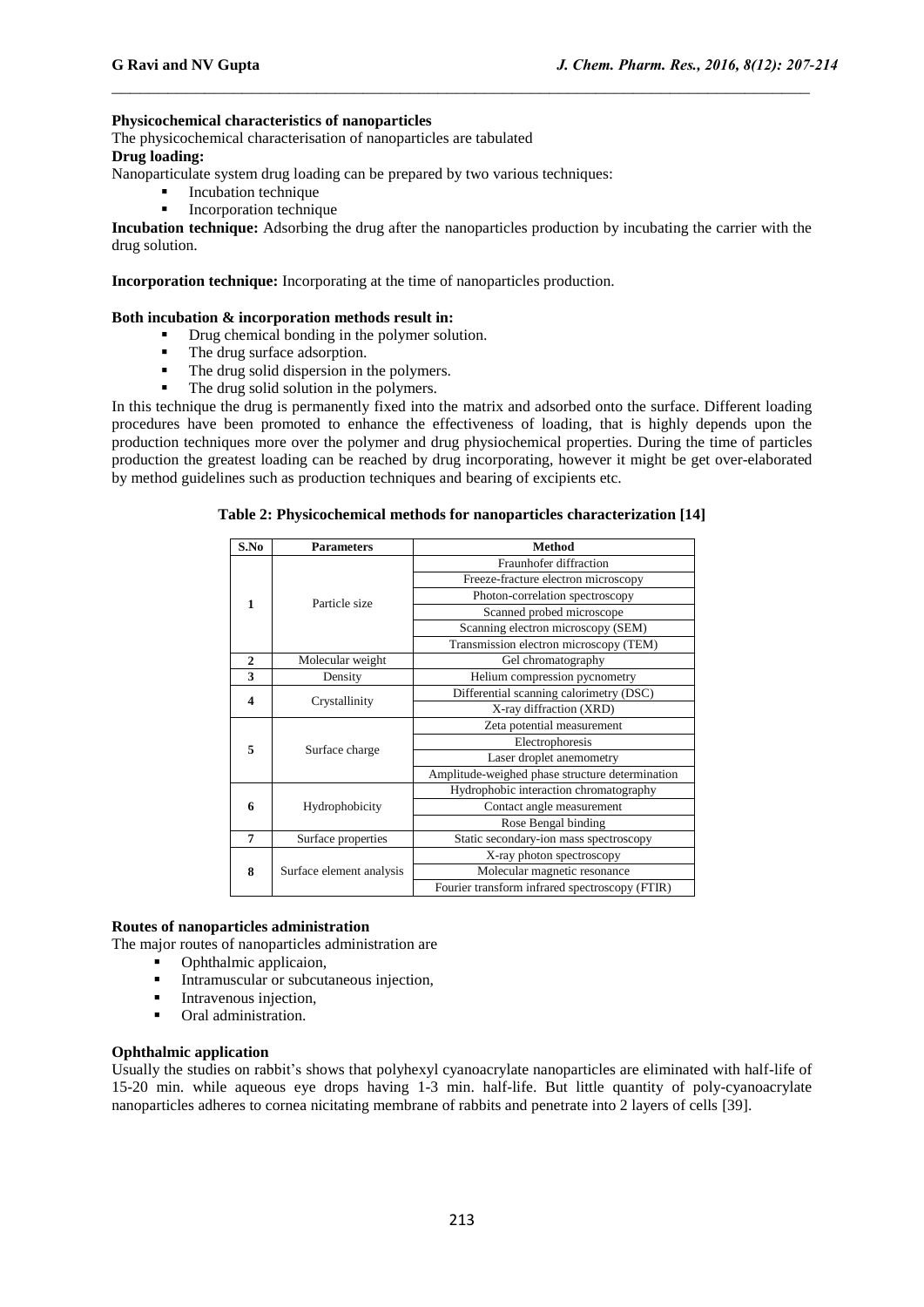## **Intramuscular and subcutaneous injection**

By studies in rats it shows the subcutaneous injection of <sup>14</sup>C-labelled poly-methacrylate nanoparticles, the 99% of radioactivity leftovers at the ingested site. The removal rate of administered dose is found to be slow in form of nanoparticles than in form of urine & faeces initially but latter it was found to be more in faeces [39].

 $\_$  , and the contribution of the contribution of  $\mathcal{L}_\mathcal{A}$  , and the contribution of  $\mathcal{L}_\mathcal{A}$ 

#### **Intravenous administration**

After intravenous injection nanoparticles, like additional colloidal systems example like erythrocyte ghosts, micro emulsions and liposomes are taken up by the reticuloendothelial systems (RES). They are distributed primarily to the spleen, liver and to a smaller amount in bone marrow, and in the lungs varying amounts can be found. Sessile, actively phagocytosing cells are present in all body organs and also lymphatic system, blood system and in the blood vessels. These cells are able to take up nanoparticles by unreliable degrees. The mechanism by which this occurs is still unknown. It is convinced that instantly after injection; the particles are covered by the antibodies present in blood serum, which function as markers to passively aim the nanoparticles to particular phagocytic cells [40].

#### **Oral administration**

The oral administration studies in rats and mice are done for around 6 days. which are taken in intestine and occur in lymph nodes, spleen, blood system, liver and at the irritation and inflammation site in the body. 3 different mechanisms are possible [40]:

- 1. Intracellular paracellular uptake.
- 2. Intracellular uptake.
- 3. Uptake via M-cells and Peyer's patches in the gut.

## **Therapeutic applications of nanoparticles**

#### **Table 3: Therapeutic applications of Nanoparticles**

| S. No | <b>Application</b>                | <b>Material</b>                                                                                                       | <b>Purpose</b>                                                                                                    |
|-------|-----------------------------------|-----------------------------------------------------------------------------------------------------------------------|-------------------------------------------------------------------------------------------------------------------|
| 1     |                                   | Poly (alkyl cyanoacrylate) nanoparticles                                                                              | Improved retention of drug/reduced wash-out                                                                       |
|       | Ocular delivery                   | with steroids, anti-inflammatory agents,                                                                              |                                                                                                                   |
|       |                                   | anti-bacterial agents for glaucoma                                                                                    |                                                                                                                   |
| 2     | Cancer therapy                    | Poly (alkyl cyanoacrylate) nanoparticles with anticancer<br>agents, oligonucleotides                                  | Targeting, reducing toxicity, enhanced uptake of<br>antitumour agents, improved in vitro and in vivo<br>stability |
| 3     | Vaccine adjuvant                  | Poly (methyl methacrylate) nanoparticles                                                                              | Enhanced immune response, alternate acceptable<br>adjuvant                                                        |
|       |                                   | with vaccines (oral and IM immunisation)                                                                              |                                                                                                                   |
| 4     | Intracellular<br>targeting        | Poly (alkyl cyanoacrylate) polyesters nanoparticles with<br>anti-parasitic or antiviral agents                        | Targeting reticuloendothelial intercellular infections                                                            |
| 5     | Oligonucleotides                  | Alginate nanoparticles, poly (D, L-lactic                                                                             | Enhanced delivery of oligonucleotides                                                                             |
|       | delivery                          | acid) nanoparticles                                                                                                   |                                                                                                                   |
| 6     | Peroral absorption                | Poly (methyl methacrylate) nanoparticles                                                                              | Enhanced bioavailability, protection from GIT<br>enzymes                                                          |
|       |                                   | with proteins and therapeutic agents                                                                                  |                                                                                                                   |
| 7     | Prolonged systemic<br>circulation | Polyesters with adsorbed poly ethylene                                                                                | Prolonged systemic effect, avoid by the uptake of<br>reticuloendothelial system                                   |
|       |                                   | glycols or pluronics                                                                                                  |                                                                                                                   |
| 8     | DNA delivery                      | DNA - gelatine nanoparticles, DNA - chitosan<br>nanoparticles, PDNA- poly (D,L-lactide-co-glycolide)<br>nanoparticles | Enhanced delivery and significantly higher expression<br>levels                                                   |
| 9     | Other applications                | Poly (alkyl cyanoacrylate) nanoparticles with peptides                                                                | Crosses blood-brain barrier                                                                                       |
|       |                                   | Poly (alkyl cyanoacrylate) nanoparticles                                                                              | Improved absorption and permeation for transdermal<br>application                                                 |
|       |                                   | Nanoparticles with adsorbed enzymes                                                                                   | Enzyme immunoassays                                                                                               |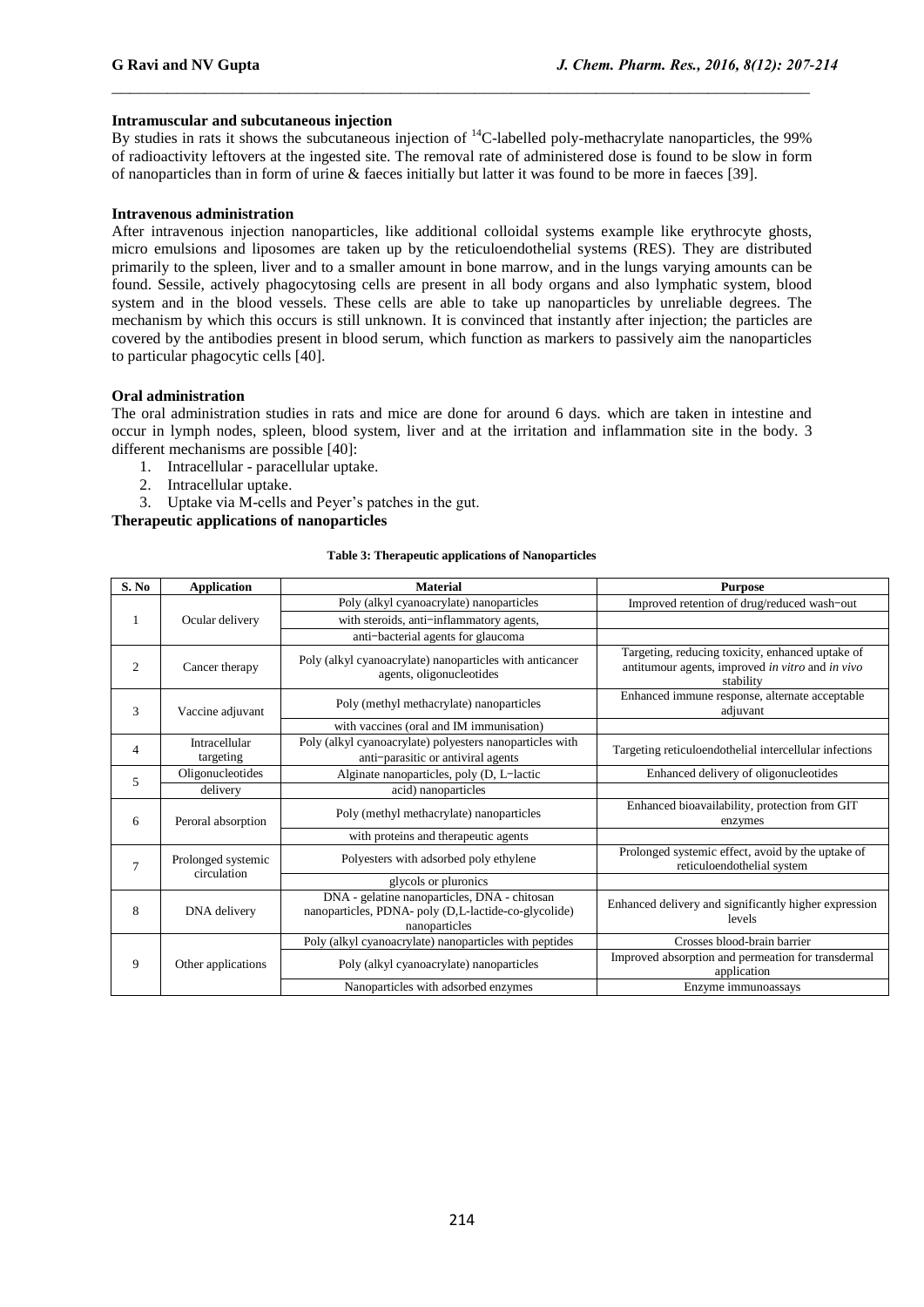| $\overline{\textbf{S}.\textbf{N}}$ o | <b>Title</b>                                                                                                                        | <b>Patent number</b> | <b>Inventors</b>                                                              | Year | Ref |
|--------------------------------------|-------------------------------------------------------------------------------------------------------------------------------------|----------------------|-------------------------------------------------------------------------------|------|-----|
| $\mathbf{1}$                         | Polymeric nanoparticles useful in<br>theranostics                                                                                   | WO201312700 A1       | Xiao Yu Wu, Alireza Shalviri                                                  | 2013 | 41  |
| $\overline{c}$                       | Therapeutic polymeric nanoparticles<br>with mTor inhibitors and methods<br>of making and using same                                 | US8613951 B2         | Stephen E. Zale, Greg Troiano, Mir<br>Mukkaram Ali et. al.                    | 2013 | 42  |
| 3                                    | Polymeric nanoparticles and a<br>process of preparation thereof cross<br>reference to related applications                          | WO2013160773 A2      | Harpal Singh                                                                  | 2013 | 43  |
| $\overline{4}$                       | Therapeutic polymeric nanoparticle<br>compositions with high glass<br>transition temperature or high<br>molecular weight copolymers | US8518963 B2         | Mir Mukkaram Ali, Abhimanyu Sabnis et.<br>al.                                 | 2013 | 44  |
| 5                                    | Docetaxel polymeric nanoparticles<br>for cancer treatment                                                                           | WO2014210485 A1      | James Wright                                                                  | 2014 | 45  |
| 6                                    | Polymeric nanoparticles for<br>photosensitizers                                                                                     | US20140170229 A1     | Haddadi; Azita, Madiyalakan; Ragupathy,<br><b>Woo</b>                         | 2014 | 46  |
| $\overline{7}$                       | Therapeutic polymeric nanoparticles<br>with mTor inhibitors and methods<br>of making and using same related<br>applications         | WO2010005726 A2      | Stephen E. Zale, Greg Troiano, Mir<br>Mukkaram Ali et. al.                    | 2010 | 47  |
| 8                                    | Methods of treating cancers with<br>therapeutic nanoparticles                                                                       | WO2013044219 A1      | Stephen E. Zale, Greg Troiano, Mir<br>Mukkaram Ali et. al.                    | 2013 | 48  |
| 9                                    | Polymeric nanoparticles and<br>methods of making and using same                                                                     | WO2015142605 A3      | Young Ho Sung, Greg Troiano, Hong<br>Wang, Maria Figueiredo et. al.           | 2015 | 49  |
| 10                                   | Drug loaded polymeric<br>nanoparticles and methods of<br>making and using same                                                      | WO2012166923 A2      | Stephen E. Zale                                                               | 2012 | 50  |
| 11                                   | Drug loaded polymeric<br>nanoparticles and methods of<br>making and using same                                                      | US8420123 B2         | Greg Troiano, Michael Figa, Abhimanyu<br>Sabnis                               | 2013 | 51  |
| 12                                   | Therapeutic polymeric nanoparticles<br>comprising vinca alkaloids and<br>methods of making and using same                           | WO2010005725 A2      | Stephen E. Zale, Greg Troiano, Mir<br>Mukkaram Ali, Jeff Hrkach, James Wright | 2010 | 52  |
| 13                                   | Therapeutic polymeric nanoparticle<br>compositions with high glass<br>transition temperature or high<br>molecular weight copolymers | WO2011084513 A2      | Mir Mukkaram Ali, Abhimanyu Sabnis, et.<br>al.                                | 2011 | 53  |
| 14                                   | Drug loaded polymeric<br>nanoparticles and methods of<br>making and using same                                                      | WO2010005721 A3      | Stephen E. Zale, Greg Troiano, Mir<br>Mukkaram Ali, Jeff Hrkach, James Wright | 2010 | 54  |
| 15                                   | Polymer nanoparticles coated by<br>magnetic metal oxide and uses<br>thereof                                                         | WO2009040811 A2      | Shlomo Margel<br><b>Benny Perlstein</b><br>Chaya Brodie                       | 2009 | 55  |
| 16                                   | Nanoparticles for drug delivery<br>comprising albumin having a<br>polymer chain coupled thereto                                     | EP2981291 A4         | Martina Heide Stenzel, Wei Scarano et. al.                                    | 2016 | 56  |

| Table 4: Patents on drug delivery system based on Polymeric nanoparticles |  |  |  |  |
|---------------------------------------------------------------------------|--|--|--|--|
|---------------------------------------------------------------------------|--|--|--|--|

#### **REFERENCES**

[1] KS Soppimath; TM Aminabhavi; AR Kulkarni; WE Rudzinski. *J Control Release*, 2001, 70, 1-20.

[2] G Schmid. Nanoparticles: from theory to applications. Wiley-VCH Publishers, Weinheim, Germany, **2004**.

[3] KE Geckeler, E Rosenberg. Functional nanomaterials. American Scientific Publishers, Valencia, USA, **2006**.

[4] VR Sinha; K Bansal; R Kaushik; R Kumria; A Trehan. *Int J Pharm*, **2004**, 278, 1-23.

[5] RS Krishna; HG Shivakumar; DV Gowda; S Banerjee. *Indian J Educ Res*, **2006**, 40, 15‑21.

[6] M Hosokawa, K Nogi, M Naito, T Yokoyama. Nanoparticle technology handbook. Elsevier, Amsterdam, Netherlands**, 2007**.

- [7] KE Geckeler, H Nishide. Advanced nanomaterials. Wiley-VCH Publishers, Weinheim, Germany, **2010**.
- [8] X Wang; CJ Summers; ZL Wang. *Nano Lett,* **2004***.* 4, 423-426.
- [9] JS Jang; JH Oh. *Chem Commun*., **2002**, 19, 2200-2201.
- [10] H Fudouzi; Y Xia. *Adv Mater.*, **2003** 15, 892-896.
- [11] S Brahim; D Narinesingh; GA Elie. *Anal Chim Acta*., **2001**, 448, 27-36.
- [12] Q Zhang; KT Chuang. *Adv Environ Res*., **2001**, 5, 251-258.
- [13] N Shokri; H Akbari Javar; SH Fouladdel; A Khalaj; MR Khoshayand; R Dinarvand; F Atyabi; A Nomani;
- E Azizi. Daru: Journal of Faculty of Pharmacy, Tehran University of Medical Sciences, **2011**, 19(1), 12.
- [14] N Jawahar; SN Meyyanathan. *Int J Health Allied Sci.,* **2012** 1(4), 217-223.
- [15] M Abhilash. *Int J Pharm Bio Sci,* **2010**, 1(1).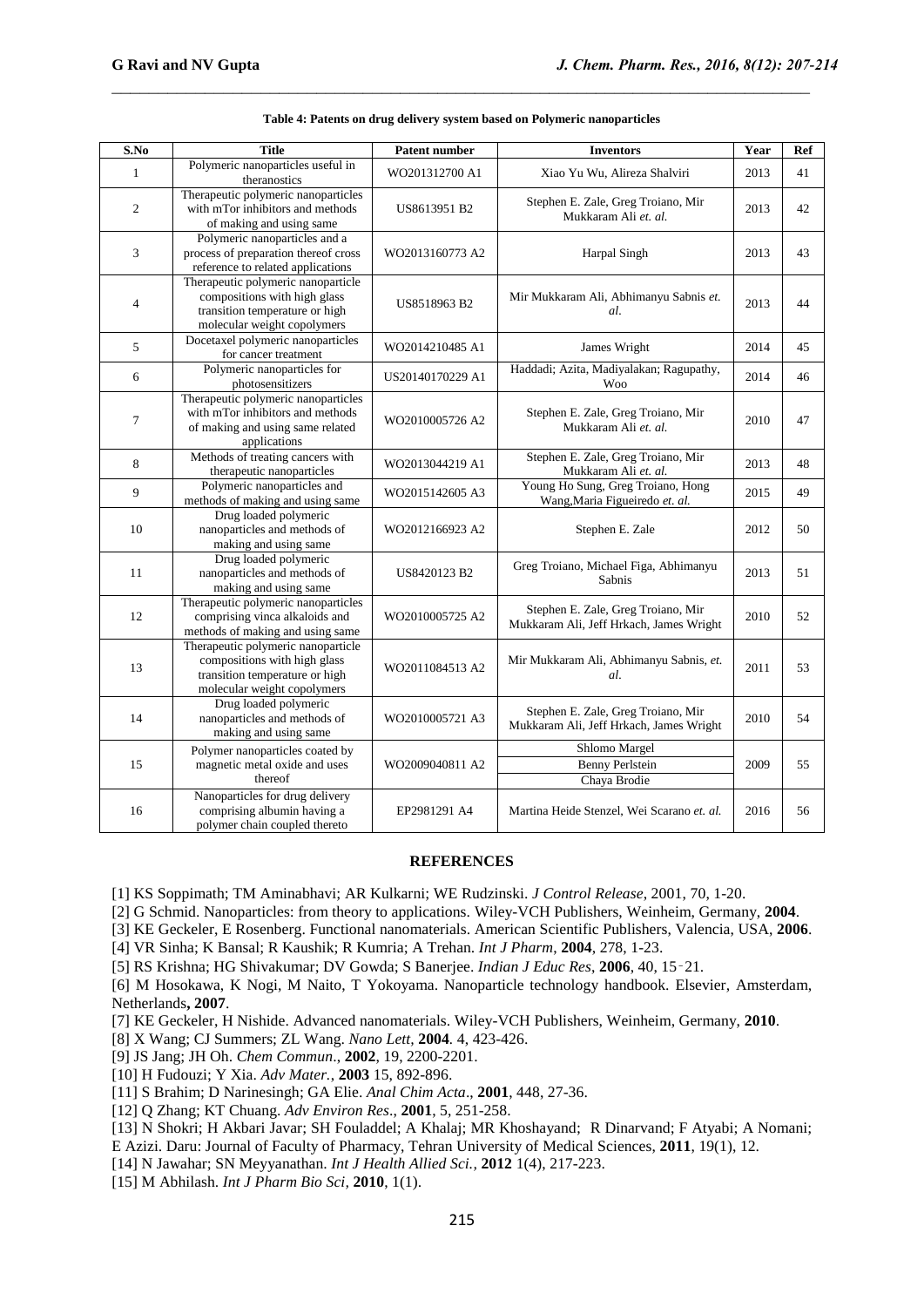- [16] VJ Mohanraj; Y Chen. *Trop J Pharm Res,* **2006**, 5, 561-573.
- [17] CA Farrugia; MJ Groves. *J Pharm Pharmacol*. **1999,** 1, 51(6), 643-649.
- [18] R Fernandez-Urrusuno; P Calvo; C Remunan-Lopez, JL Villa-Jato; MJ Alonso. *Pharm. Res.*, **1999**, 16, 1576-1581.

- [19] IC Aynie, C Vauthier, E Fattal, M Foulquier, P Couvreur. Boca Raton (FL), **1998**, 7, 11-16.
- [20] B Kateb; K Chiu; KL Black; V Yamamoto; B Khalsa; JY Ljubimova; H Ding; R Patil; JA Portilla-Arias; M
- Modo; DF Moore. *Neuroimage*., **2011**, 54, S106-124.
- [21] HM Mansour; M Sohn; A Al-Ghananeem; PP DeLuca. *Int J Mol Sci.* **2010**, 11(9), 3298-3322.
- [22] S Sundar; J Kundu; SC Kundu. *Sci Technol Adv Mater.,* **2010,** 11(1), 014104.
- [23] A Ludwig. *Adv Drug Delivery Rev.* **2005**, 57(11), 1595-1639.
- [24] Muhamad12 II, S Selvakumaran; NA Lazim. *Nanomed.* **2014**, 287, 287.
- [25] PK Ghosh. *Indian J Biochem Biophys.* **2000**, 37, 273-282.
- [26] F Kesisoglou; S Panmai; Y Wu.) *Adv Drug Deliv Rev.*, **2007**, 59, 631-644.
- [27] YP Li; YY Pei; ZH Zhou; XY Zhnag; ZH Gu; J Ding; JJ Zhou; XJ Gao. *J Cont Rel*., **2001,** 71, 287-296.
- [28]CP Reis; RJ Neufeld; AJ Ribeiro; F Veiga. *Nanomedicine: Nanotechno Biol Med.* **2006**, 2(1), 8-21.
- [29] J Lee; EC Cho; K Cho. *J Control Release*. **2004**, 94, 323-335.
- [30] T Heinze; N Michealis; S Hornig. *Eur Polym J.*, **2007**, 43, 697-703.
- [31] SW Choi; JH Kim. *J Control Release*. **2007**, 122, 24-30.

[32] KH Park; HC Song; K Na; HS Bom; KH Lee; S Kim; D Kang; DH Lee. *Colloid Surface B*, **2007**, 59(1), 16-23.

- [33] S Hornig; T Heinze. *Carbo hydr Polym.* **2007**, 68, 2806.
- [34] Z Zhang; SH Lee; CW Gan; SS Feng. *Pharm Res.* **2008**, 25, 1925-1935.
- [35] X He; J Ma AE Mercado; W Xu; E Jabbari. *Pharm Res.*, **2008**, 25, 1552-1562.
- [36] C Errico; C Bartoli; F Chiellini; E Chiellini. *J Biomed Biotechnol*., **2009**, 1-10.
- [37] AS Faheem; AMB Nasser; AK Muzafar; A Santosh; SK Myung; HK Kim. *J Mater Sci Mater Med*. **2009**, 20, 821-831.
- [38] G Mittal; DK Sahana; V Bhardwaj; MN Ravi Kumar. *J Control Release*, **2007**, 119, 77-85.
- [39] TC Yih; M Al‑Fandi. *J Cell Biochem*, **2006**, 97, 1184-1190.
- [40] SP Vyas, RK Khar. Targeted and controlled drug delivery system. 1<sup>st</sup> edition. CBS Publication and Distribution, New Delhi, India, **2000**, 1025‑1038.
- [41] XY Wu; A Shalviri; P Cai. The Governing Council Of The University Of Toronto, assignee. Polymeric nanoparticles useful in theranostics. United States patent application US 14/382,495, **2013**.
- [42] SE Zale; G Troiano; MM Ali; J Hrkach; J Wright. Bind Therapeutics, Inc., assignee. Therapeutic polymeric nanoparticles with mTor inhibitors and methods of making and using same. United States patent US 8,613,951. **2013**.
- [43] [H Singh.](http://www.google.com/search?tbo=p&tbm=pts&hl=en&q=ininventor:%22Harpal+Singh%22) Polymeric nanoparticles and a process of preparation thereof cross reference to related applications. WO2013160773 A2, **2013**.
- [44] MM Ali; A Sabnis; D DeWitt; G Troiano; J Wright; M Figueiredo; M Figa; CV Hoven; YH Song; J Auer; TC Campbell. inventors. Therapeutic polymeric nanoparticle compositions with high glass transition temperature or high molecular weight copolymers. United States patent US 9,295,649, **2016**.
- [45] J Wright. inventor; Bind Therapeutics, Inc., assignee. Docetaxel polymeric nanoparticles and methods of treating cancers using same. United States patent application US 14/900,925, **2014**.
- [46] A Haddadi; R Madiyalakan. Polymeric nanoparticles for photosensitizers. US20140170229 A1, **2014**.
- [47] SE Zale; G Troiano; MM Ali; J Hrkach; J Wright. inventors; Bind Therapeutics, Inc., assignee. Therapeutic polymeric nanoparticles with mTor inhibitors and methods of making and using same. United States patent US 8,613,951. **2013**.
- [48] SE Zale; G Troiano; MM Ali; J Hrkach; J Wright. inventors; Bind Therapeutics, Inc., assignee. Methods of treating cancers with therapeutic nanoparticles. United States patent application US 14/346,456. **2012**.
- [49] [YH Sung;](https://www.google.com/search?tbo=p&tbm=pts&hl=en&q=ininventor:%22Young+Ho+Sung%22) [G Troiano;](https://www.google.com/search?tbo=p&tbm=pts&hl=en&q=ininventor:%22Greg+Troiano%22) [H Wang;](https://www.google.com/search?tbo=p&tbm=pts&hl=en&q=ininventor:%22Hong+Wang%22) [M Figueiredo](https://www.google.com/search?tbo=p&tbm=pts&hl=en&q=ininventor:%22Maria+Figueiredo%22)*.* Polymeric nanoparticles and methods of making and using same. WO2015142605 A3, **2015**.
- [50] SE Zale; G Troiano; MM Ali; J Hrkach; J Wright. inventors; Bind Therapeutics, Inc., assignee. Drug loaded polymeric nanoparticles and methods of making and using same. United States patent US 8,617,608. **2013**.
- [51] G Troiano; M Figa; A Sabnis. inventors; Bind Therapeutics, Inc., assignee. Drug loaded polymeric nanoparticles and methods of making and using same. United States patent US 9,375,481. **2016**.
- [52] SE Zale; G Troiano; MM Ali; J Hrkach; J Wright. inventors; Bind Biosciences, Inc., assignee. Therapeutic polymeric nanoparticles comprising vinca alkaloids and methods of making and using same. United States patent US 8,318,211. **2012**.